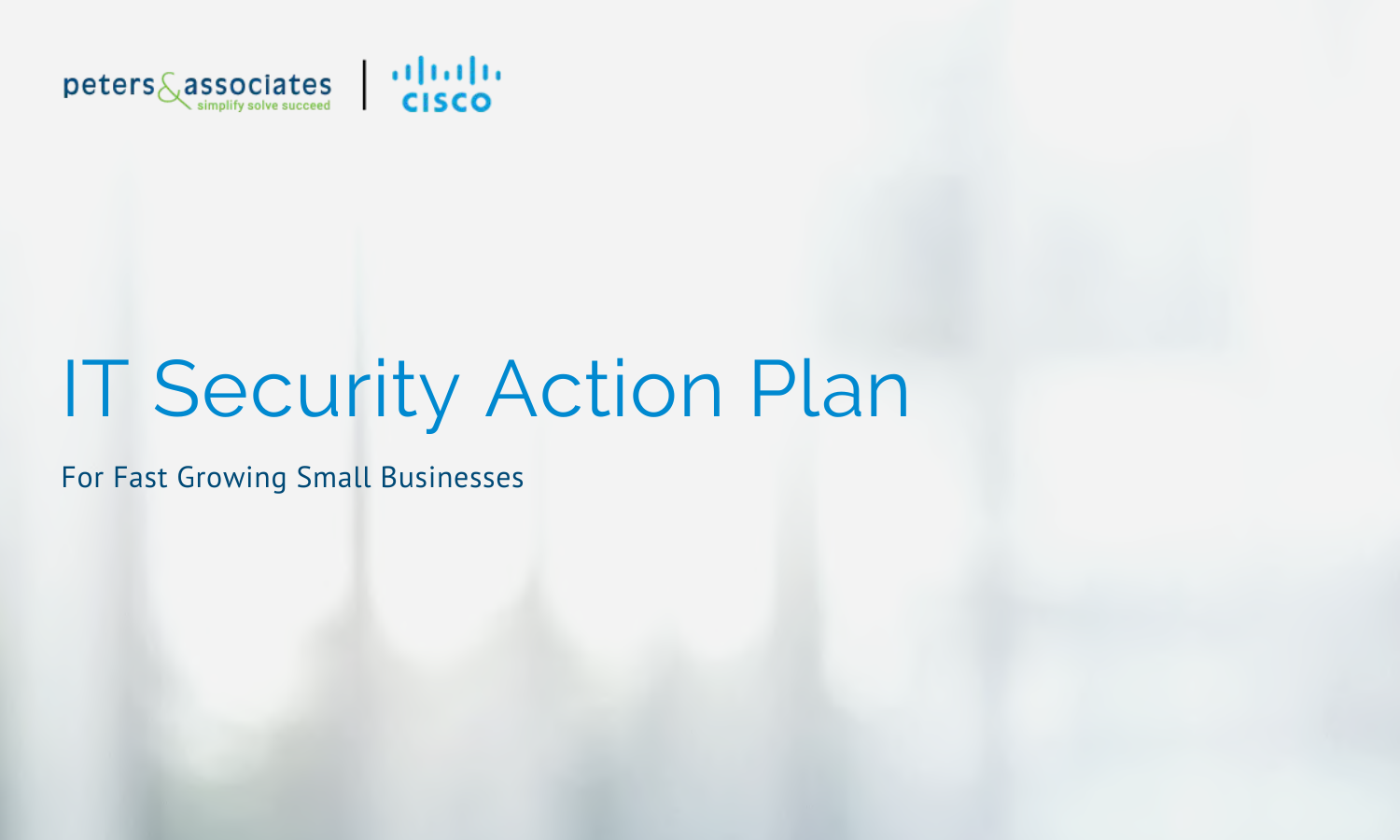### Table of Contents

| $\sum$ |  |
|--------|--|
|        |  |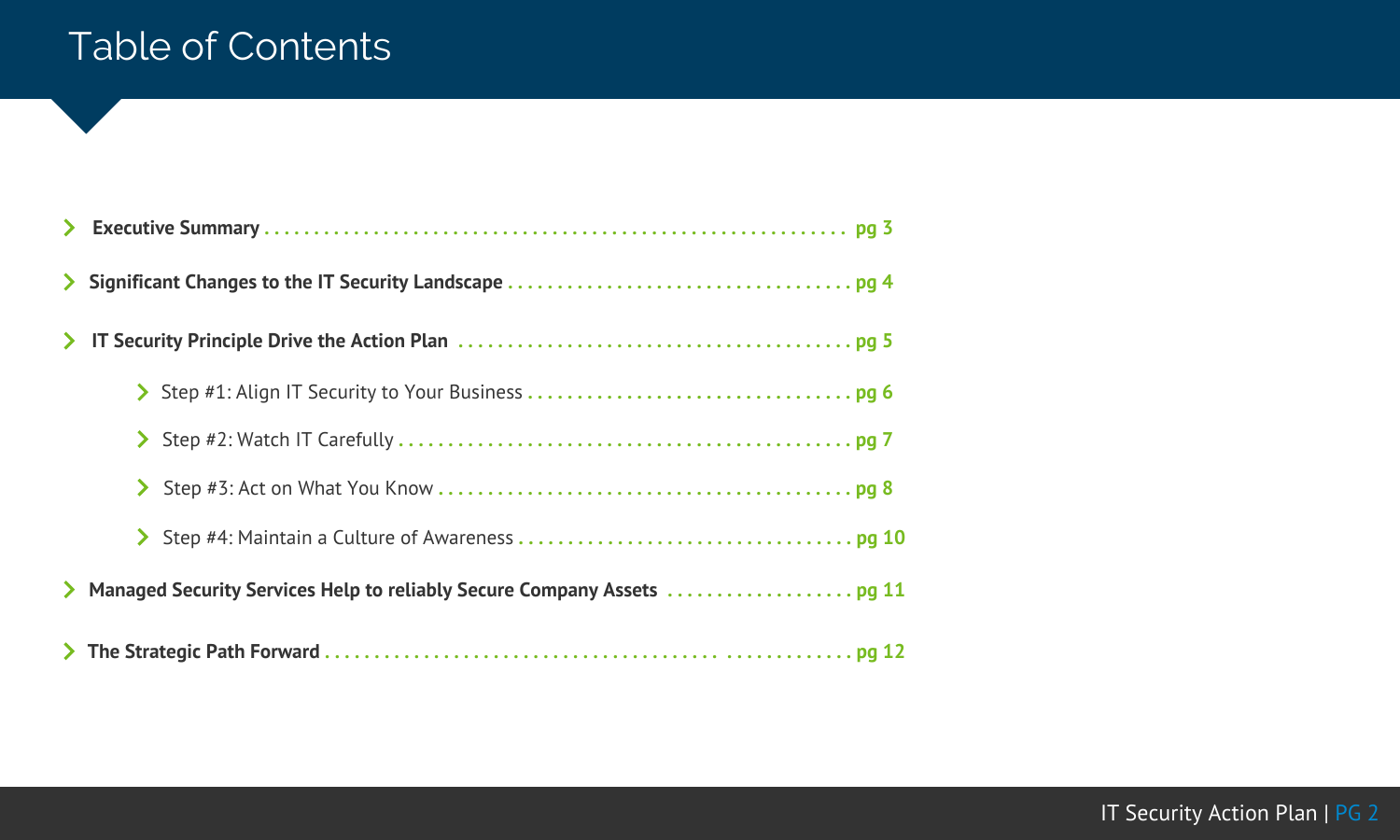### <span id="page-2-0"></span>Executive Summary

For most businesses, data is their most valuable asset and the crux of revenue generation, making data protection critical to their overall success. However, hackers continuously find new ways to infiltrate company networks and exploit their digital assets. Without an iron-clad IT security system in place, businesses risk breaches to company and customer data.

In this climate, IT security becomes increasingly difficult to manage, especially for small businesses that can't afford to train and maintain their IT team's data storage and protection skills.

#### **Cybersecurity Concerns Pressing Small Businesses**

U.S.-based companies must comply with data privacy laws including GDPR (European Union) or even the forthcoming California Consumer Privacy Law (effective January 1, 2020).

- BYOD policies are becoming more and more commonplace; however, mobile devices can expose companies to reputational risk and data breaches without the right security in place.
- As cyber-attacks become an inevitability, mitigation strategies or incident response plans are a critical part of a security plan. The U.S. government warned there are two types of businesses: those that have been hacked, and those that don't know they've been hacked.
- Without proper mitigation strategies or incident response plans, the damage from an attack can be irreversible. One news story about a data breach can cost a publicly traded company millions.

No small business can afford to leave its data vulnerable. Small businesses need enterprise-level capabilities to protect their growth opportunities. New technology and solutions put that within their reach.

Learn how to secure your assets affordably and maintain a competitive advantage through managed IT security services.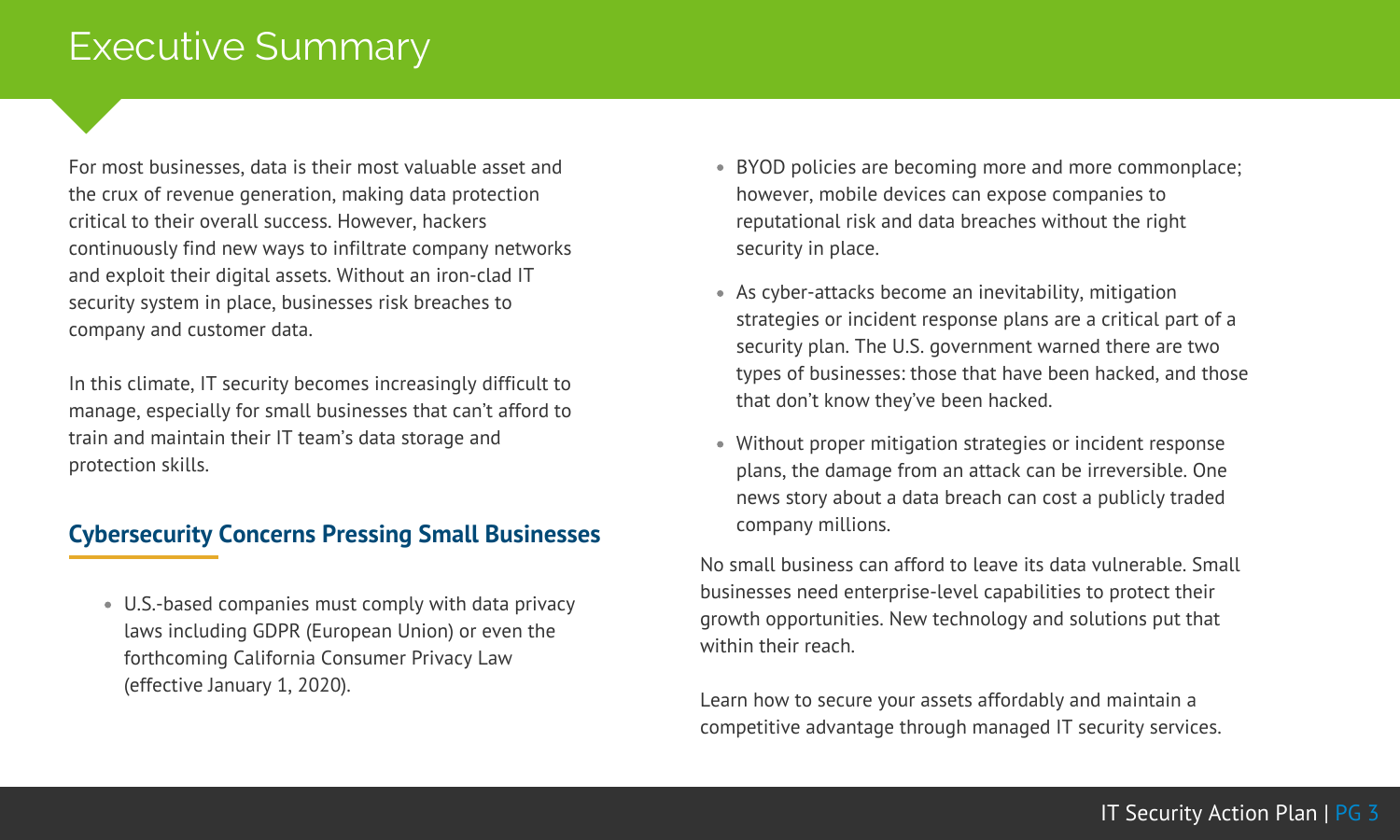### <span id="page-3-0"></span>Significant Changes to the IT Security Landscape

Today, business expansion can expose more than cash flow problems; it can introduce gaps in IT security. In minutes, one new employee with access to customer data can destroy a reputation built over many years.

To effectively ensure ongoing security, businesses need to develop plans for both data security and compliance with government agencies, important customers, vendor requirements and other protocols.

Such demands can drain resources and constrain operations – especially for businesses that don't have a rock-solid security plan in place.

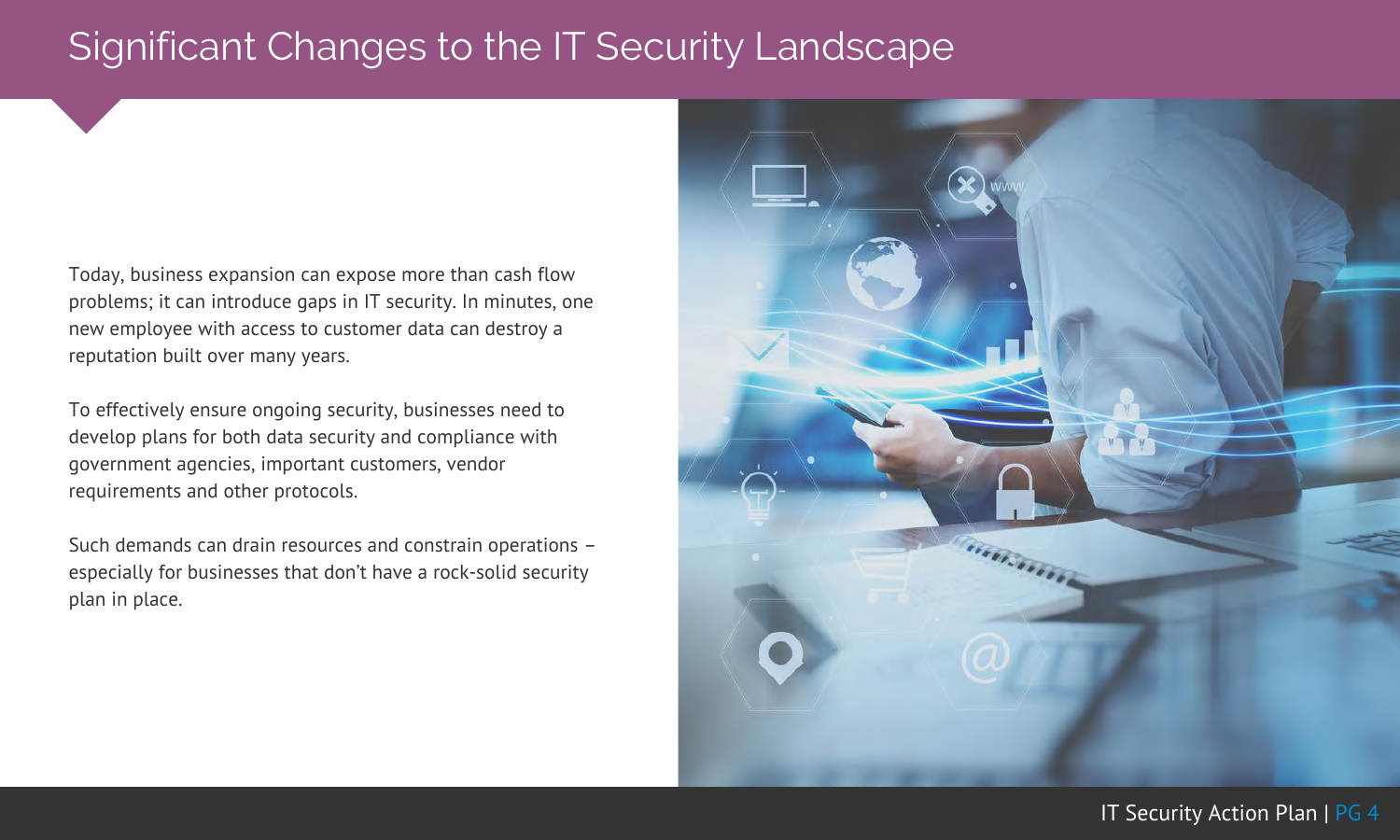### <span id="page-4-0"></span>IT Security Principles Drive the Action Plan



The solution to successfully addressing IT security needs lies in strategic planning and efficient business tactics. These days, the business should operate with an appreciation of the value that reliable IT security brings to the business and its customers.

### *IT security best practices adhere to key principles.*

What follows is a proven IT security action plan based on the guiding principles of IT security.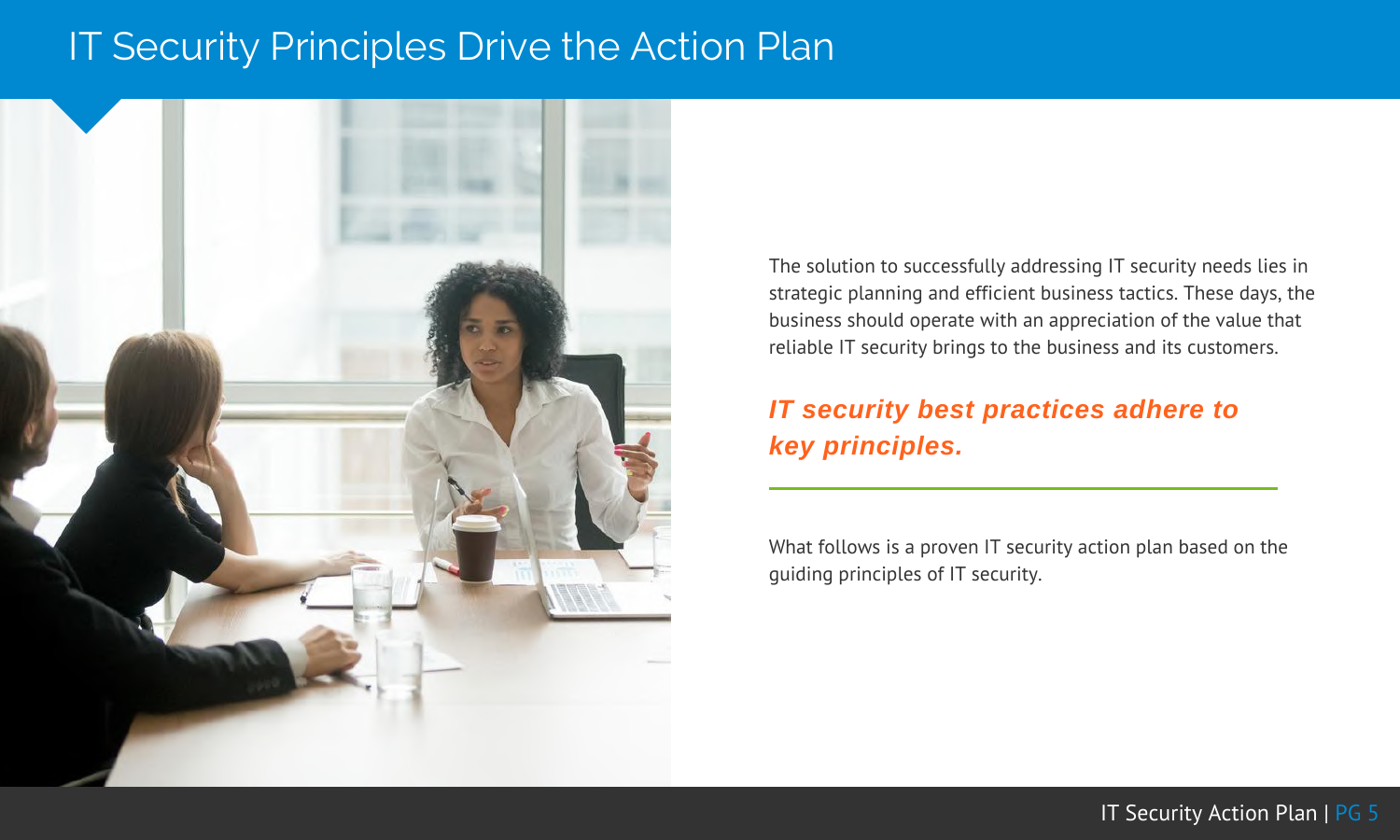<span id="page-5-0"></span>

#### **Step #1: Align IT Security to Your Business**

Businesses don't exist to be secure; businesses exist to make money. An IT team's understanding of this is critical to ensure IT aligns with overarching business goals. Hardware and software must allow the company to progress and operate effectively, with little hindrance. Therefore, take a good look at your IT infrastructure and operation. Is it aligned with your business strategy? Does it benefit the customer or the operations people?

For instance, old firewalls may be fully depreciated, but do they make the network slow and unresponsive during peak business hours? If the plan is to expand into other markets, will your network devices provide security event details to a single monitoring system, or will someone need to be hired just to supervise them locally?

If the business could operate more effectively and less expensively with modernized security infrastructure, there is little reason not to do so. In fact, there is business incentive to accelerate the fix.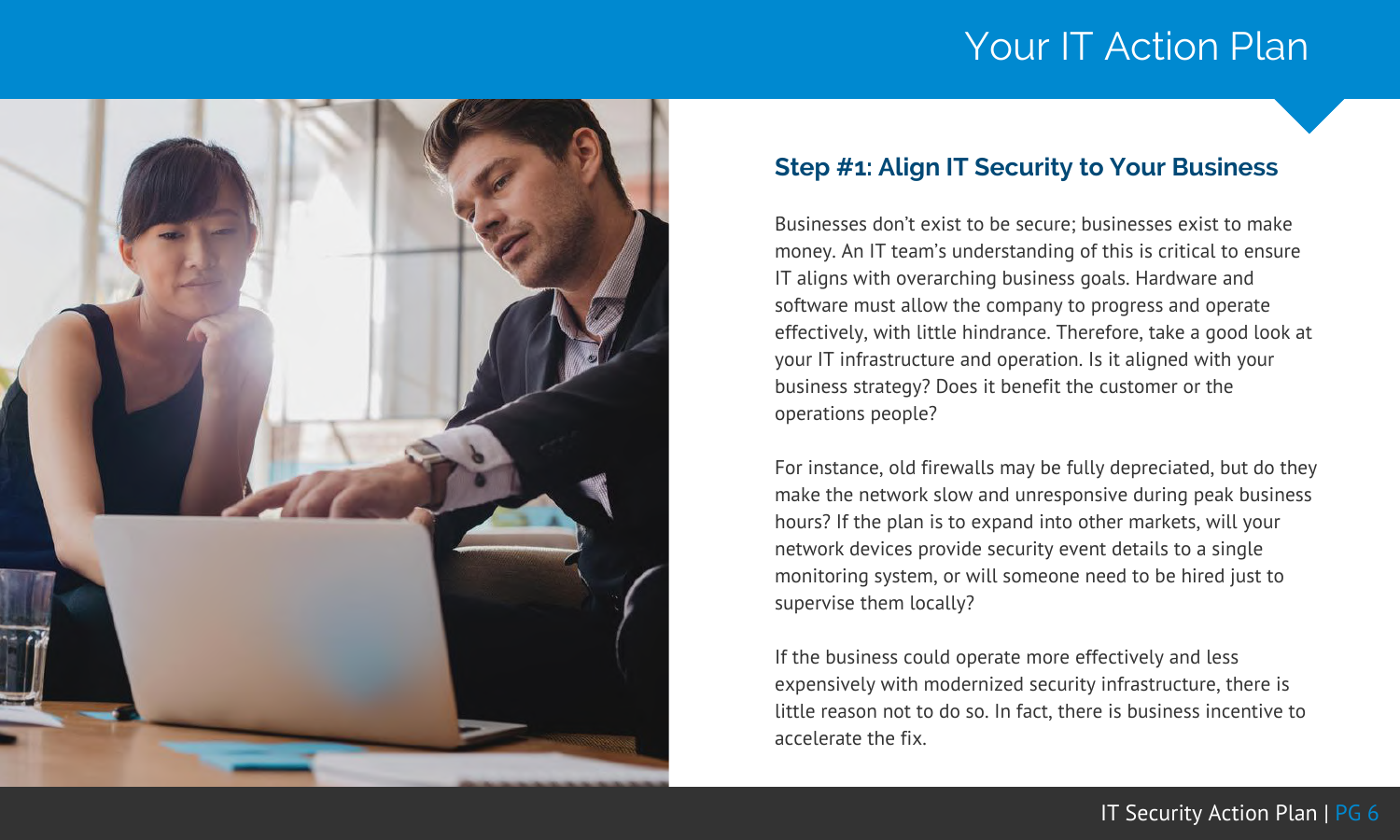<span id="page-6-0"></span>

#### **Step #2: Watch IT Carefully**

Ignorance is blissful only to those with nothing to lose. Businesses need to know what's happening with their digital and network assets. IT security must provide real-time intelligence on everything, from the endpoints, to the data traffic, to the servers.

- The system must be able to monitor events without disrupting or slowing down the business
- Should be able to see all suspicious activity from someone reading the CEO's email to files being transferred at abnormal rates

There are many security solution providers, each with a discrete set of objectives and parameters. All of them should be working to provide core security intelligence to a single pane of glass. If they aren't, find those that can.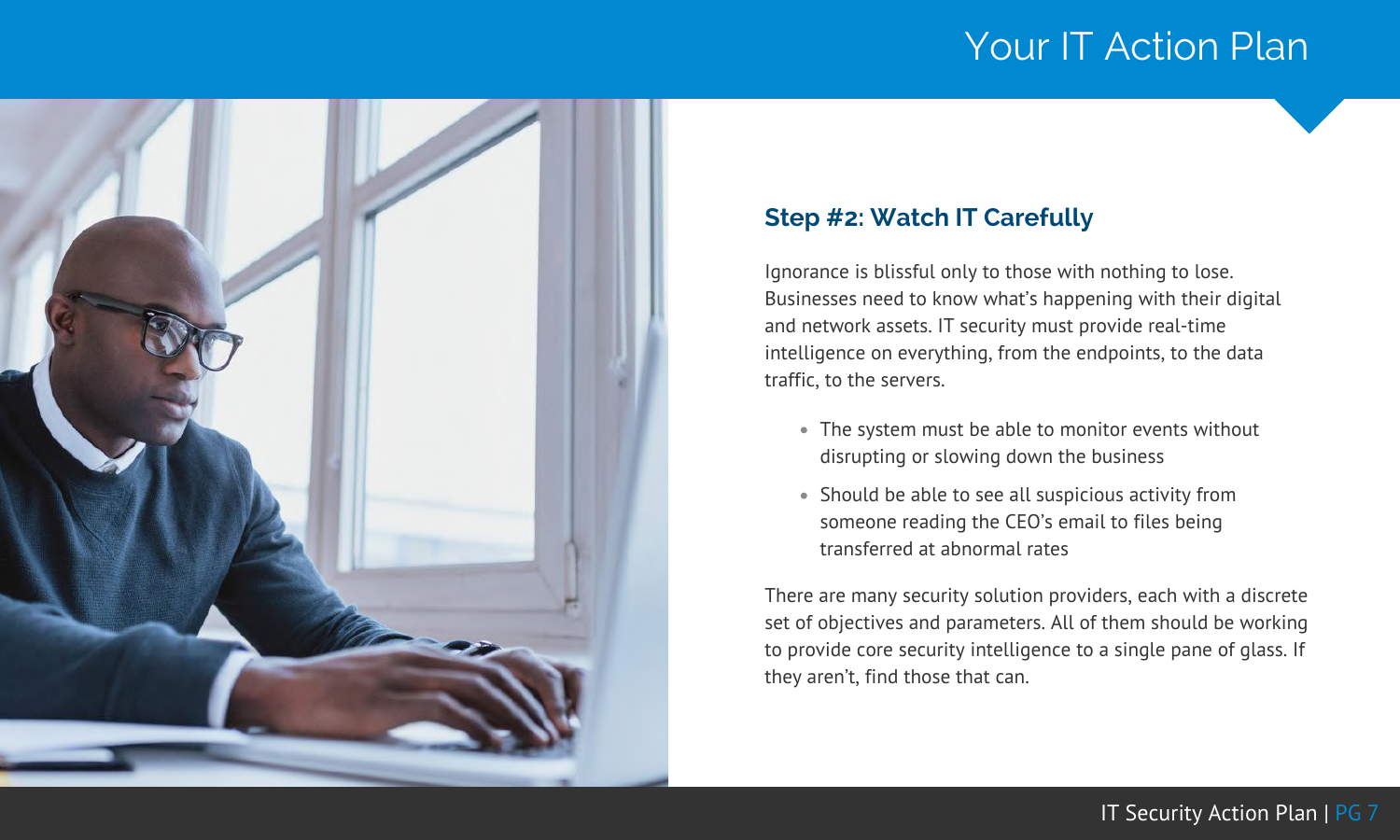<span id="page-7-0"></span>

#### **Step #3: Act on What You Know**

In IT security, survival is the difference between wisdom and knowledge. This truth escapes the notice of many a security architect. It is no help simply to know that sensitive information may have been breached. Management needs details to react appropriately to an attack.

In the event of a breach:

- Customers need to know what of their sensitive information is potentially exposed. Was it their account number, password, children's names?
- Law enforcement will need to know facts about the attack and actor(s) behind it. When did the event occur, affecting what digital assets, over which devices and for how long? What indications suggest imminent threats, and what will be done to eliminate those threats?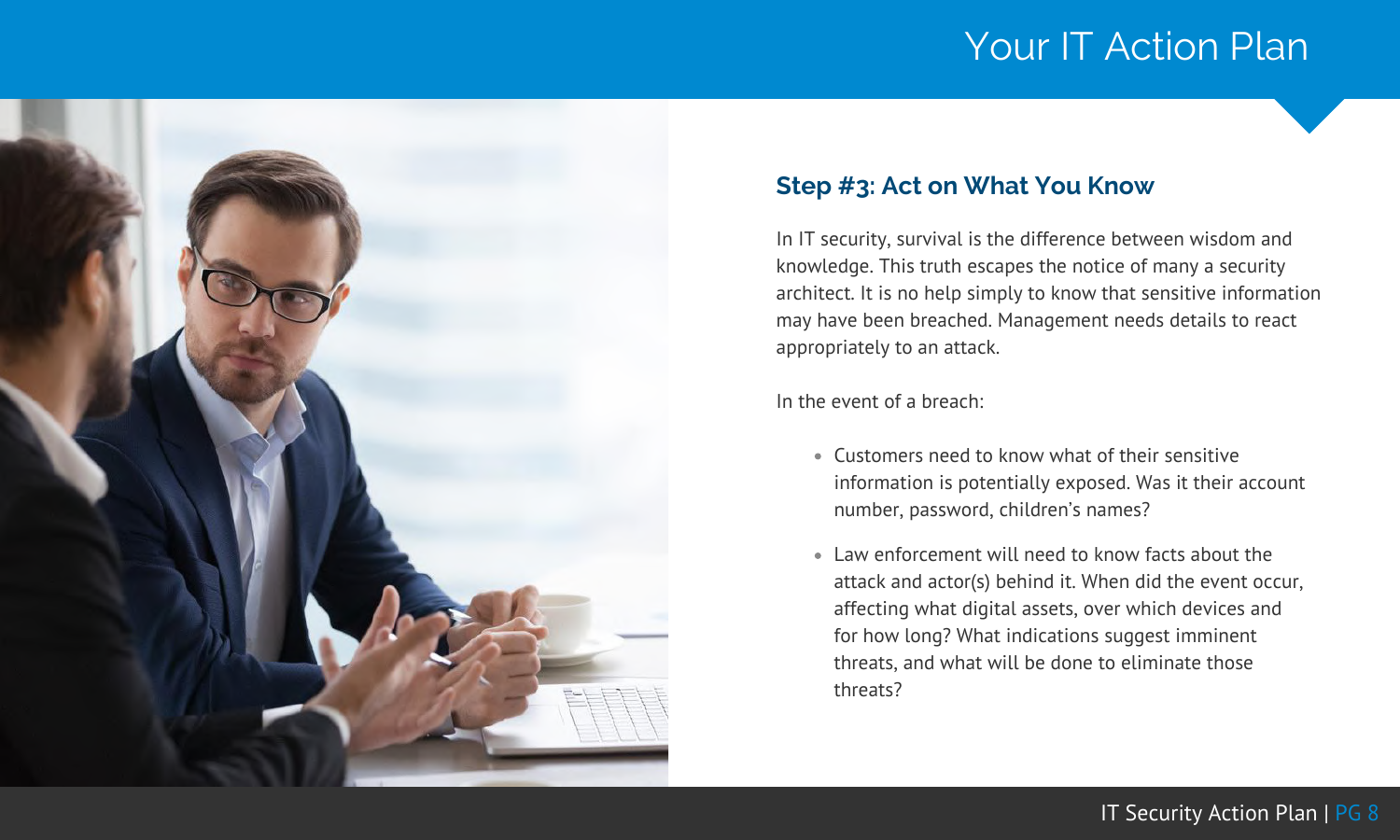

- Vendors will need to know their extent of risk or involvement
- You will need to know whether the event violated terms of agreement with third parties or key vendors, and if so, to what extent?

New technology provides more than real-time security monitoring of sensitive data. Microsoft, for example, includes very good information rights management tools as part of its Office 365 product suite. Much like the explosive dye packs banks use to recover stolen money, Azure Information Protection (AIP) can ensure business data remains within the control of its owners.

There are many more new technologies available to streamline operations while protecting key business assets. But they can be extremely complex to provision and maintain. Worse, poor configuration can be counterproductive and expose risk or operational vulnerabilities. Meaningful security intelligence comes through specialized core competencies rarely within the means of small businesses.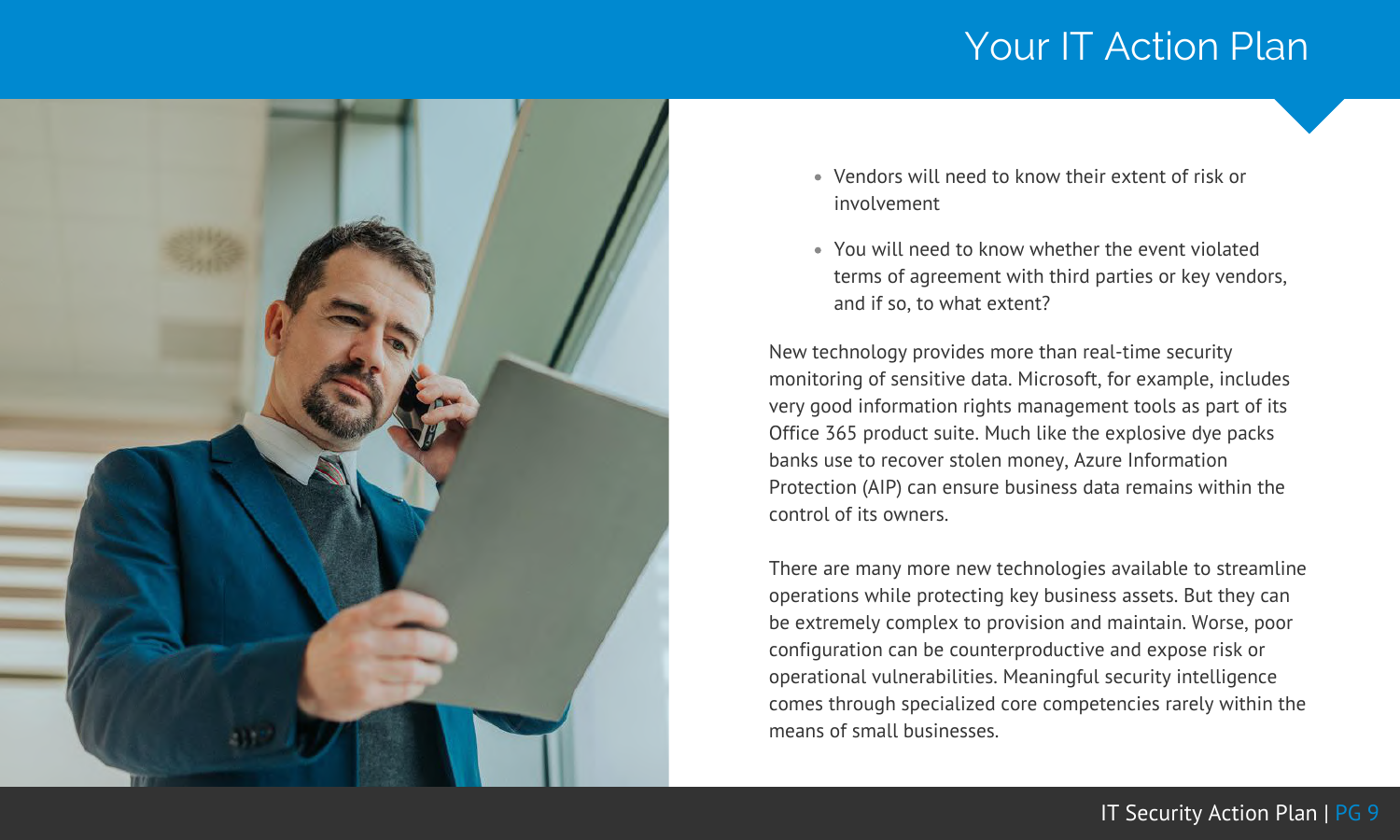<span id="page-9-0"></span>

#### **Step #4: Maintain a Culture of Awareness**

A good IT security program should address human elements as well as electronic ones. Employees are in a good position to help protect sensitive data and should be skilled in carrying out data protection practices.

The strength of business security is measured by its weakest link. Social media accounts have introduced dramatically enlarged attack surfaces for bad actors. Through social media, they target employees who may be susceptible to blackmail or misguided loyalty. Often, employees may not know to remain diligent to suspect emails and web site encryption.

Employees should understand the business objectives. They should be regularly reminded of the ways and means at their disposal to both protect and develop the business.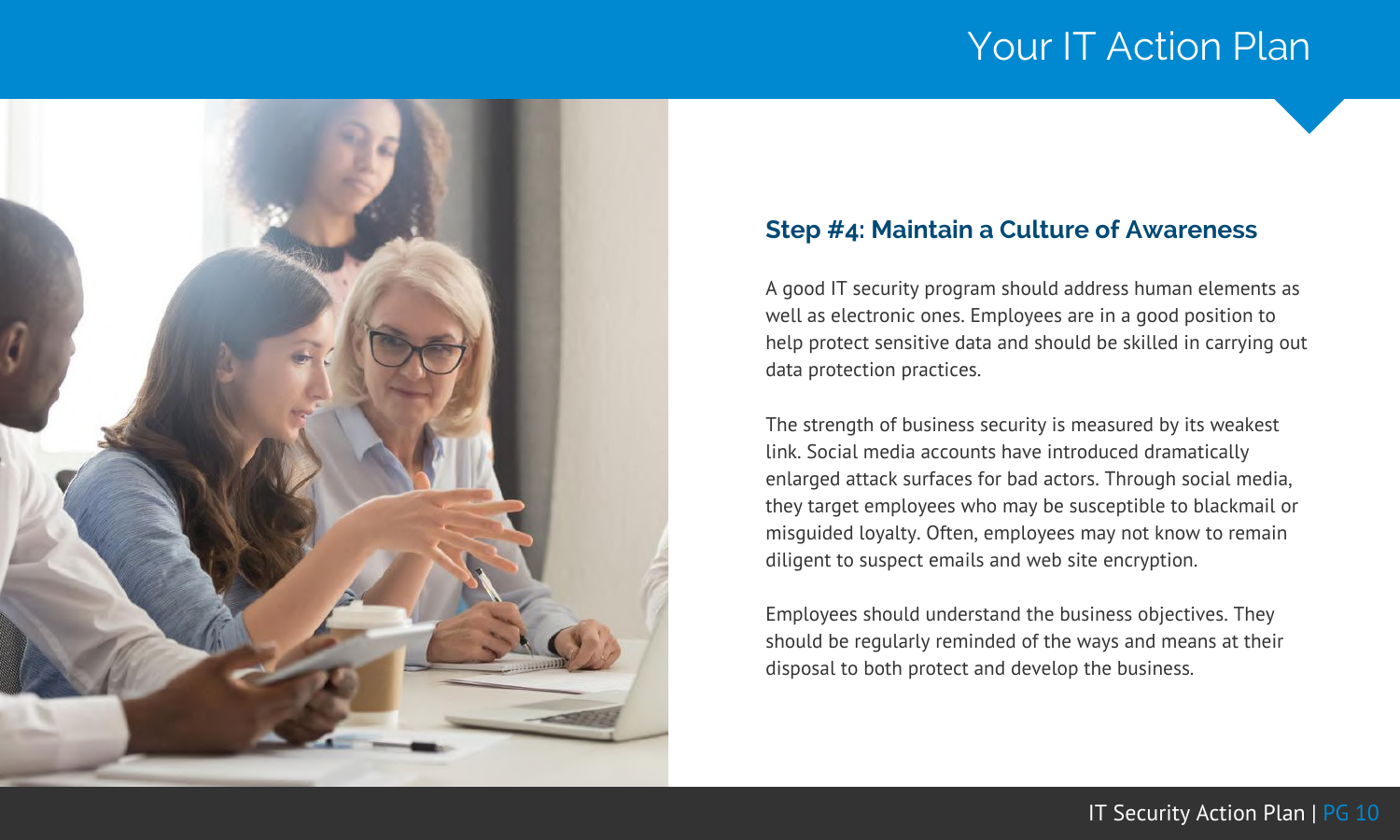## <span id="page-10-0"></span>Managed Security Services Help to Reliably Secure Company Assets

The only hat nobody in a small business should wear is the IT security hat. Most small businesses don't make money developing ITSEC skill sets. They can ill afford to cover all the costs associated with training, configuration and monitoring in an ever-expanding landscape full of bad actors.

The solution? Find a qualified IT security partner who understands your business – a partner who can be trusted to help, not harm, business continuity and growth.

- Growing businesses need to focus on revenue generation
- They should not have to deal with IT distractions

For many thriving businesses, their owners developed a reliable system to support sales. That system is the key to their success. The same principle works to their benefit in the area of IT Security. Managed security services providers (MSSPs) deliver a good system that supports customer growth by protecting business assets.

The key word here is "managed." A good MSSP helps businesses reach their market and profitability goals, mitigating the prohibitive overhead elements of modern IT security "table stakes."

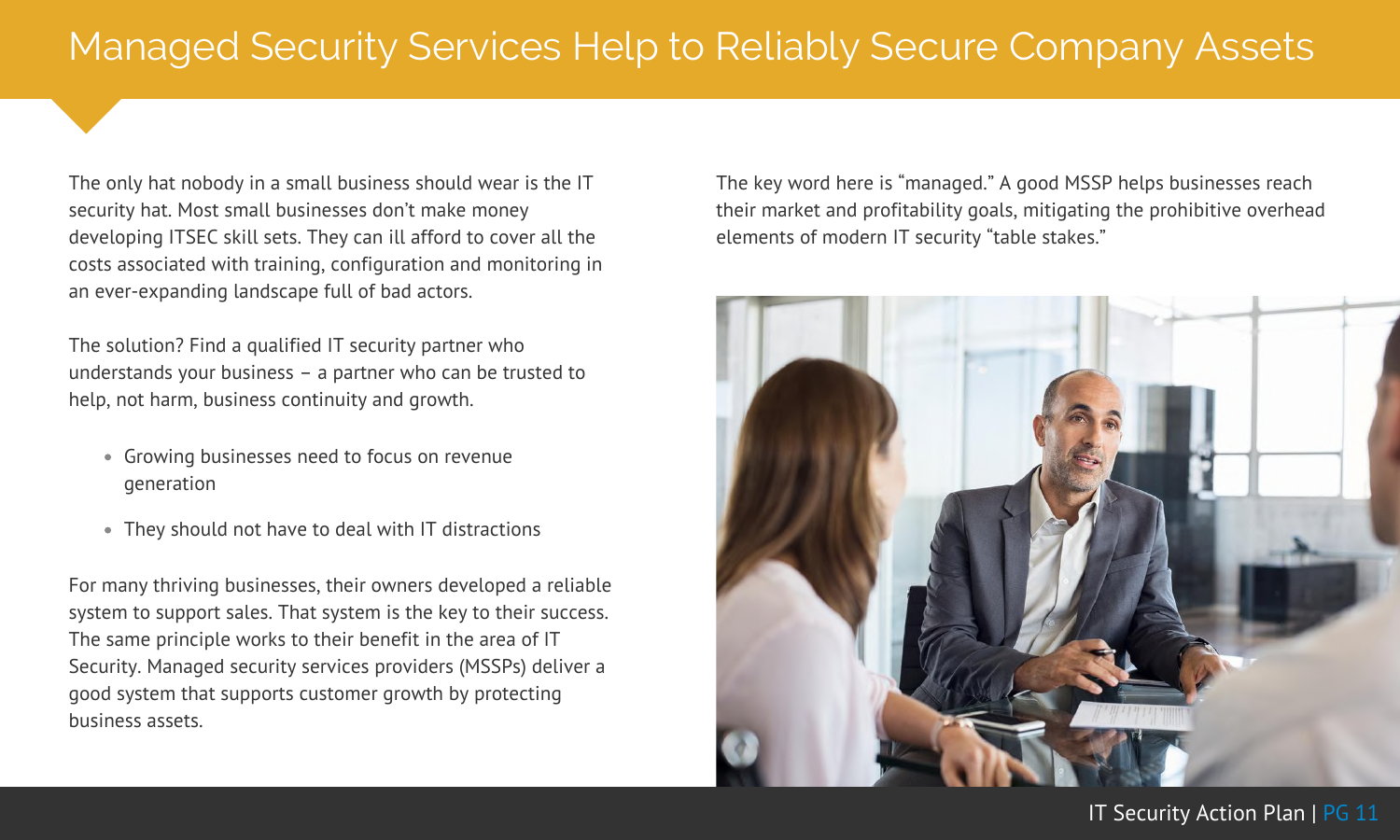### <span id="page-11-0"></span>The Strategic Path Forward

Outsourcing highly specialized IT security skill sets allows business to gain a market advantage. It affords small and mid-sized businesses the opportunity to experience enterprise-grade IT security performance without enterprise-size budgets.

For small and mid-sized businesses looking to focus on their competitive advantage, hiring a managed security services provider makes good business sense. With a professional MSSP, business owners benefit from:

- A broader range of options best suited to their business strategy
- A better tool for managing IT security during economic and business climate changes
- An accountable party who adds incremental value to a nonrevenue producing asset

Perhaps more importantly, retaining an entire team of skilled IT security professionals makes business owners good stewards of customer information; the data that will continue to fuel growth.

#### **TALK WITH AN IT [CONSULTANT](https://www.peters.com/contact/)**